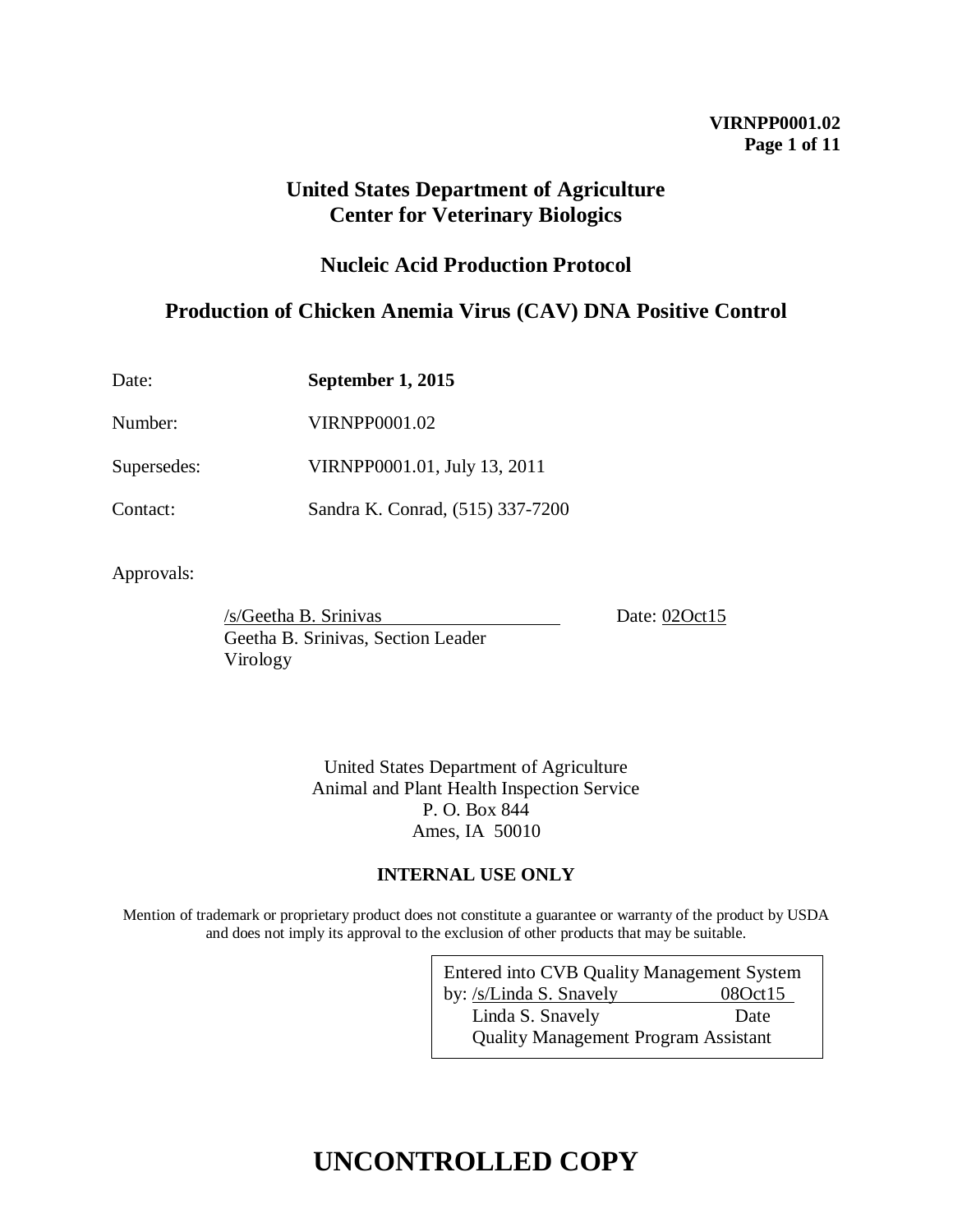#### **Table of Contents**

- **1. Introduction**
- **2. Materials**
	- **2.1 Equipment/instrumentation**
	- **2.2 Reagents/supplies**
- **3. Preparation for Production**
	- **3.1 Personnel qualifications/training**
	- **3.2 Preparation of equipment/instrumentation**
- **4. Production of Reagent**
	- **4.1 DNA extraction**
	- **4.2 Amplification of CAV DNA**
	- **4.3 Analysis of amplified CAV DNA**
	- **4.4 PCR purification**
- **5. Preparation and Packaging of the Product**
	- **5.1 Determination of dilution of DNA to use for reagent**
	- **5.2 Bottling and filling**
- **6. Testing**
	- **6.1 Sequencing**
	- **6.2 Final reagent inhibition study**
- **7. Summary of Revisions**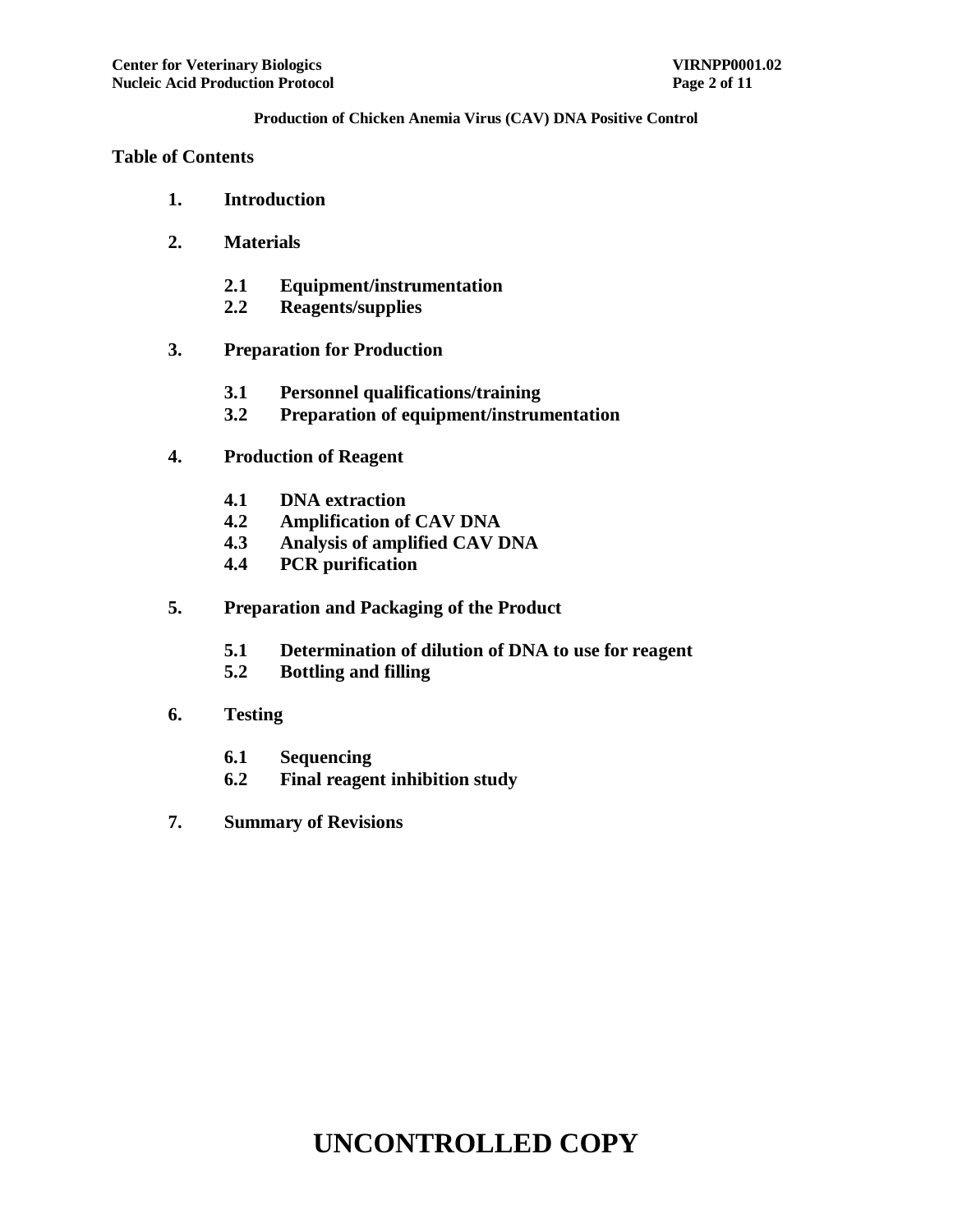#### **1. Introduction**

This Nucleic Acid Production Protocol (NPP) describes the production of the CAV DNA control used for CAV extraneous agent testing using PCR analysis.

### **2. Materials**

### **2.1 Equipment/instrumentation**

Equivalent equipment or instrumentation may be substituted for any brand name listed below.

**2.1.1** Laminar Flow Biological Safety Cabinets (BSCs) (NuAire Inc., Labgard)

**Note: Use good laboratory practices to perform the DNA template preparation of the CAV positive control in an area not related to the testing of other poultry viruses. Also, BSCs should be designated as "Clean" and "Dirty." The clean BSC is only used to prepare master mix. DNA should only be worked with in the dirty BSC.**

**2.1.2** Thermocycler (Applied Biosystems, GeneAmp PCR System 9700 or Veriti 96-well thermocycler)

**2.1.3** Thermo EC Electrophoretic gel system

**2.1.4** Eppendorf Adjustable Volume Research micro-pipettes, 2.5-µL, 10-µL, 20-µL, 100-µL, 200-µL, 1000-µL

**Note: Separate micro-pipettes are assigned to the individual BSCs and should not be interchanged between designated hoods to avoid contamination.**

- **2.1.5** Pipette-aid automatic pipettor (Drummond Scientific)
- **2.1.6** Microcentrifuge (Eppendorf 5415 C)
- **2.1.7** Gel imaging system (Carestream, Gel Logic 2200)
- **2.1.8** Micro-spectrophotometer (Thermo, Nanodrop 2000)
- 2.1.9 Automated 250-µL 12 channel pipette (Matrix, Catalog # 2012)
- **2.1.10** 8-channel screw cap decapper (Thermo, Catalog # 4105MAT)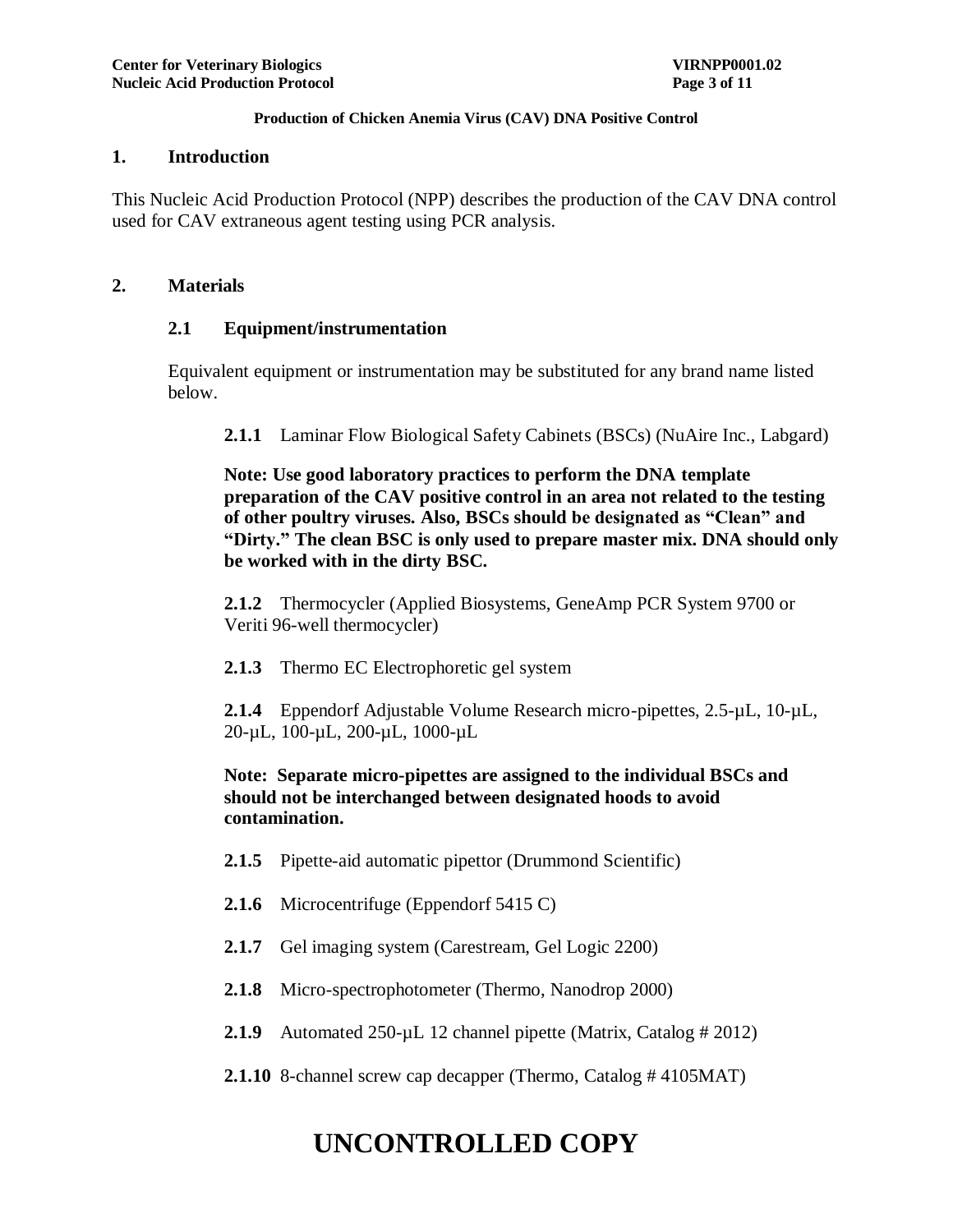**2.2.11** 500µL screw top tubes and rack, (Matrix, Catalog # 3744)

**2.2.12** Qiacube Instrument (Qiagen, Catolog # 9001292) – optional, can be used for extraction.

## **2.2 Reagents/supplies**

Equivalent reagents may be substituted for any brand name listed below.

**2.2.1** DNeasy Blood and Tissue Kit (Qiagen, Catalog # 6504)

**2.2.2** CAV virus, Del-Ross strain, Lot 9-2-88, harvested and diluted 1:100

**2.2.3** HotStar Taq Master Mix Kit (Qiagen, Catalog # 203443)

**Note: Although a different brand name of Taq polymerase can be used, it does need to be a hot start enzyme.**

**2.2.4** CAV primers, cav-1 and cav-2 at approximately 50 pmol/ $\mu$ L each

**Reconstitution of the primers is determined by the synthesis data sheet. The primer batch yield is recorded on the sheet. Convert the nmol amount to pmol by multiplying the amount in nmols by 1000 and dividing the result by 50 to determine amount in microliters of water (PCR grade) to add for a final concentration of 50 pmol per 1 µL.** 

**Primer Sequences:**

**cav-1, 5'-CTAAGATCTGCAACTGCGGA-3'**

**cav-2, 5'-CCTTGGAAGCGGATAGTCAT-3'**

- **2.2.5** PBS for HI (National Centers for Animal Health (NCAH), Media #30102)
- **2.2.6** Ethanol 200 proof molecular grade (Sigma-Aldrich, Product #E7023)
- **2.2.7** 2% E-gel with ethidium bromide (Invitrogen, Catalog # G5018-02)

**Caution: Ethidium bromide is a suspected carcinogen. Use gloves when handling any reagents containing ethidium bromide. Refer to Material Safety Data Sheet (MSDS) and the NCAH Environmental Health and Safety Unit guidelines for safe handling, usage, and disposal.**

**2.2.8** Screw cap glass bottle or flask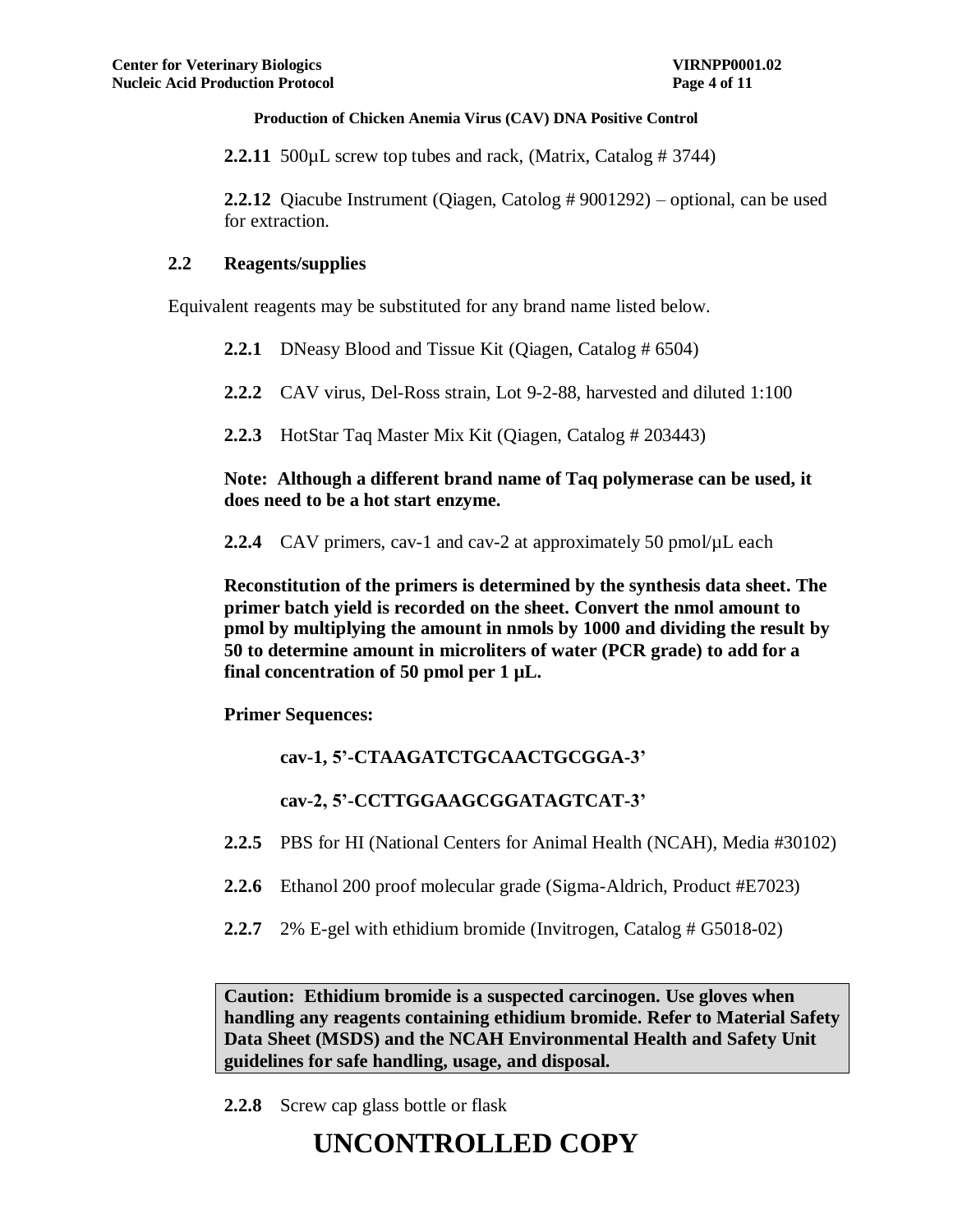**2.2.9** PCRSizer 100 base pair (bp) ladder (Norgen, Catalog # 11400)

**2.2.10** PCR reaction tube caps (Applied Biosystems, MicroAmp, Part # N8010535)

**2.2.11** 96-well PCR reaction tube tray/retainer (Applied Biosystems, MicroAmp, Part # N8015530)

**2.2.12** 96-well PCR reaction tube base (Applied Biosystems, MicroAmp, Part # N8015531)

**2.2.13** Cap Installing Tool (Applied Biosystems, Part # N8010438)

**2.2.14** Plastic 96-well Microtiter Plate (Dynatech Laboratories, Catalog # 001- 010-2801)

**2.2.15** Aerosol resistant filter tips for micropipettes, various sizes

**2.2.16** DNase/RNase Free water appropriate for use in PCR master mix

**2.2.17** Latex, vinyl, or nitrile powder free disposable gloves

**2.2.18** 1.5-mL centrifuge tubes

**2.2.19** Kimwipes

- **2.2.20** QIAquick PCR Purification Kit (Qiagen, Catalog # 28104)
- 2.2.21 200-µL snap-cap microcentrifuge tubes

**2.2.22** Liquid reservoir (Matrix, Catalog # 8086)

### **3. Preparation for Production**

#### **3.1 Personnel qualifications/training**

Personnel must have experience or training in this protocol. This includes knowledge of aseptic biological laboratory techniques, including the preparation, the proper handling and disposal of biological agents, reagents, tissue culture samples, and chemicals.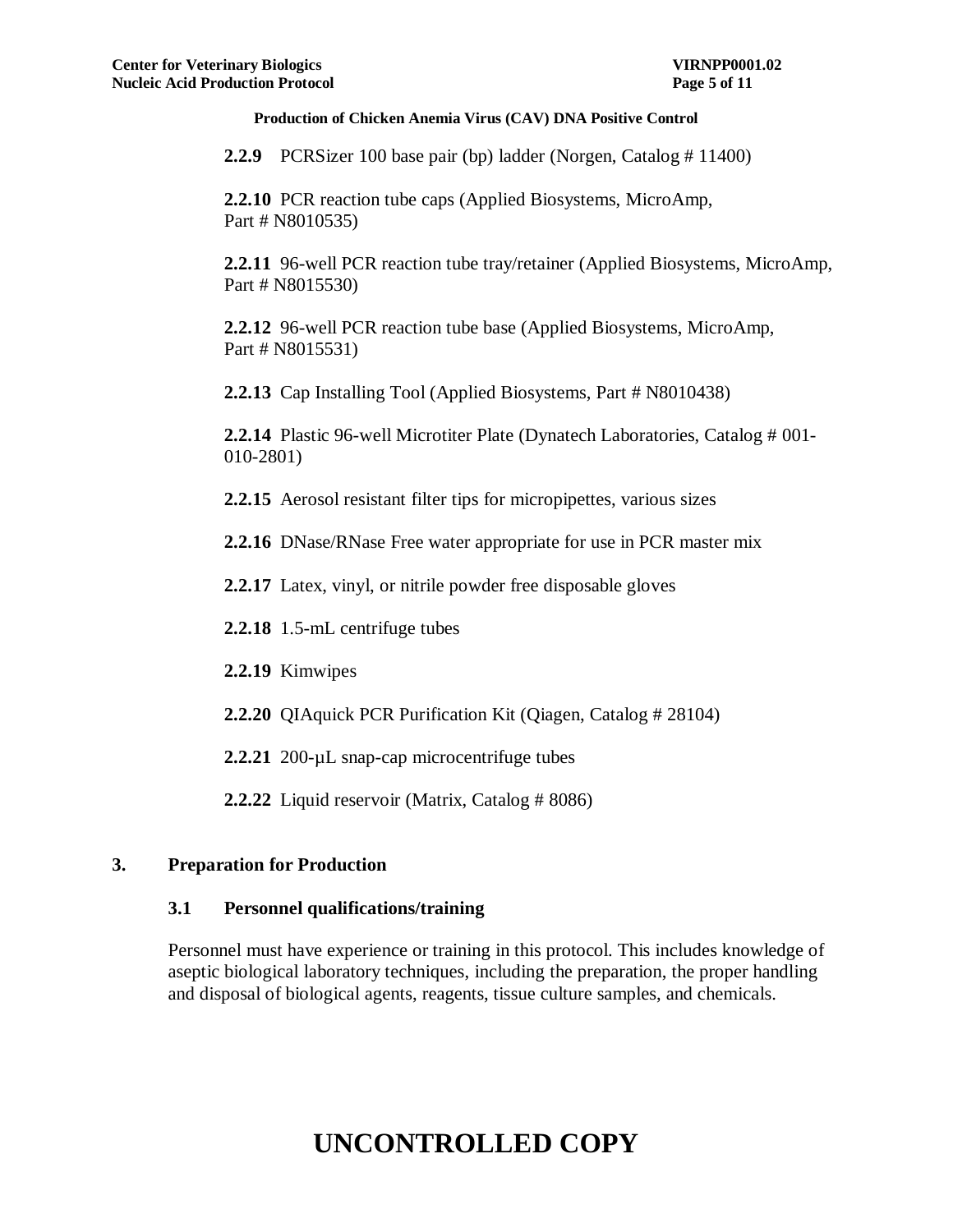### **3.2 Preparation of equipment/instrumentation**

Operate all equipment/instrumentation according to manufacturers' instructions and monitor for compliance with current corresponding standard operating policies/procedures (SOPs). Wear non-powdered disposable gloves. Program the thermocycler (see thermocycler manual) with the following steps:

### **Amplification of CAV DNA**

Pre-PCR Heat Start Hold: 5 minutes at 95°C

Cycles 1 - 35: 30 seconds at 95°C 45 seconds at 51.5°C 1 minute at 72°C, with a 1 second increase following each cycle Post-PCR Hold: 10 minutes at 72°C Soak/Storage: 4°C

### **4. Production of Reagent**

**4.1 DNA extraction**

**Wear disposable, powder free vinyl, nitrile, or latex gloves for all portions of the test procedure. Perform the extraction in a dirty BSC.**

- **4.1.1** Thaw CAV virus suspension.
- **4.1.2** Transfer 200 µL of virus suspension to a 1.5-mL centrifuge tube.

## **Note: At this point, the Qiacube Instrument (Qiagen, Catolog # 9001292) can be used for extraction using the program "CVB DNA Blood and Tissue."**

**4.1.3** Continue extraction following the protocol that is provided in the Qiagen DNeasy Blood and Tissue Kit, starting with the addition of 20 µL of proteinase K to the sample, and continue from there. The Qiagen Kit will use the heating block or water bath, the microcentrifuge, and the 200 proof ethanol.

**4.1.4** Once the Qiagen purification and extraction is completed, store the tubes at -20°C until ready to continue to **Section 4.2.**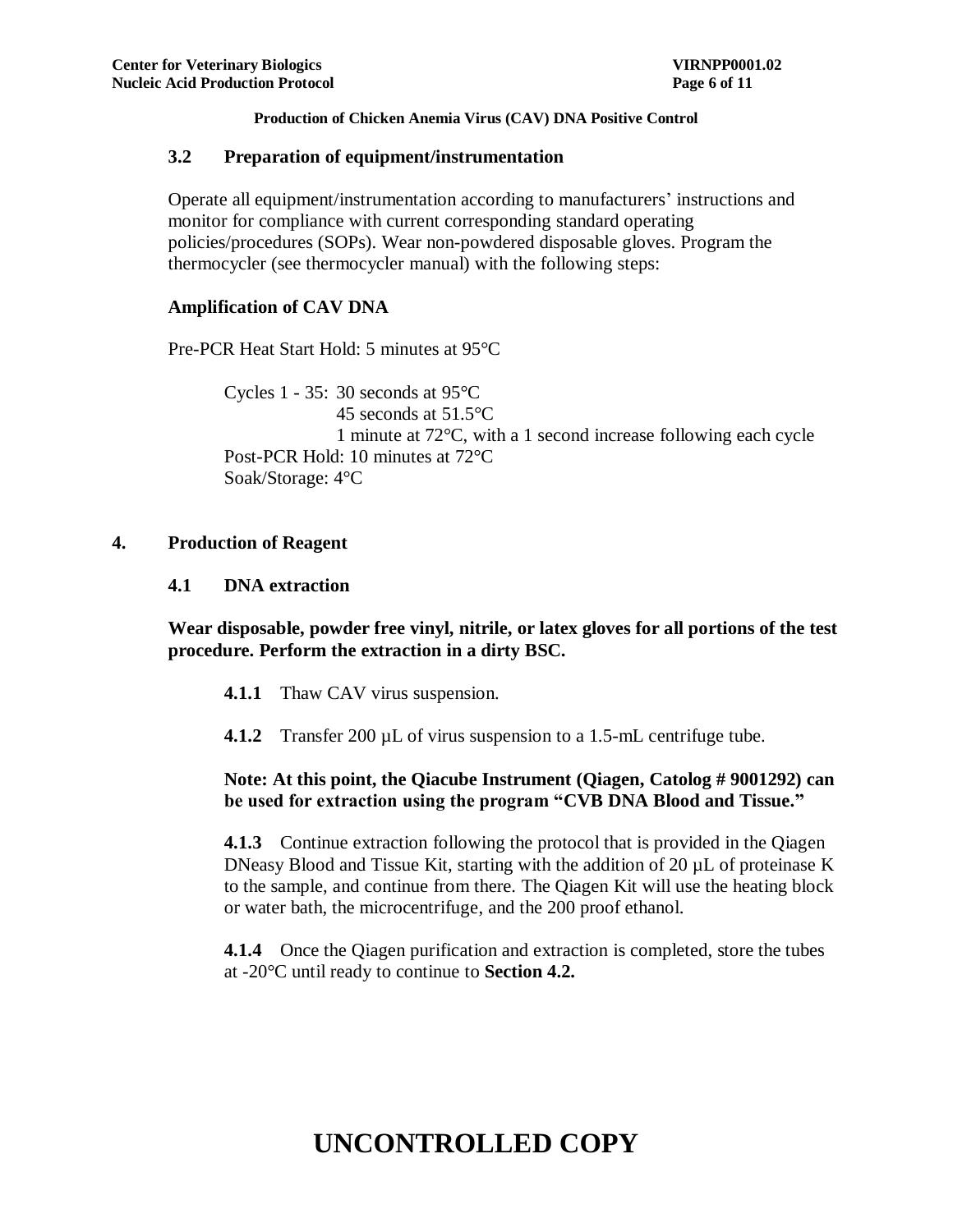### **4.2 Amplification of CAV DNA**

**4.2.1** In a clean BSC or area, prepare master mix for amplification of CAV DNA as follows:

**1.** Calculate amount of master mix needed by determining total number of tubes (reactions) needed plus one extra.

**2.** Add the master mix ingredients in the order listed in the following section (volumes are for 1 reaction).

| Item                          | uL   |
|-------------------------------|------|
| HotStar Taq Master Mix 2x     | 25.0 |
| Nuclease Free Water           | 11.0 |
| Coral Load 10x                | 2.0  |
| Primer cav-1 50 pmol/ $\mu$ L |      |
| Primer cav-2 50 pmol/ $\mu$ L |      |
| Sample                        | 10   |
| <b>Total Volume</b>           | 50   |

## **Note: For producing CAV DNA reagent, running multiple repeats is needed. For the current lot of CAV DNA control, 20 repeated samples were amplified by CAV PCR.**

**4.2.2** Insert PCR reaction tube strips into two rows on the tray/retainer assembly. Snap top of assembly to secure strips. Place assembly on base.

**4.2.3** Transfer 40 of the master mix to each reaction tube either in the clean hood where the master mix was made, or, before any DNA template is opened, in the DNA/RNA template (dirty) BSC.

**4.2.4** In the template BSC, add 10 µL of sample template to a PCR reaction tube. The total reaction volume will be 50 µL.

**4.2.5** Cap all the tubes. If necessary, use a capping instrument.

**4.2.6** Place the tube tray in the thermocycler and close the heated cover.

**4.2.7** Run the CAV amplification program (see **Section 3.2**). Make sure the reaction volume is set at 100 µL for the 9700 thermocycler and 50 µL for the Veriti thermocycler.

**4.2.8** Once the program is completed, store the tubes at 4<sup>o</sup>C until ready to analyze PCR product(s).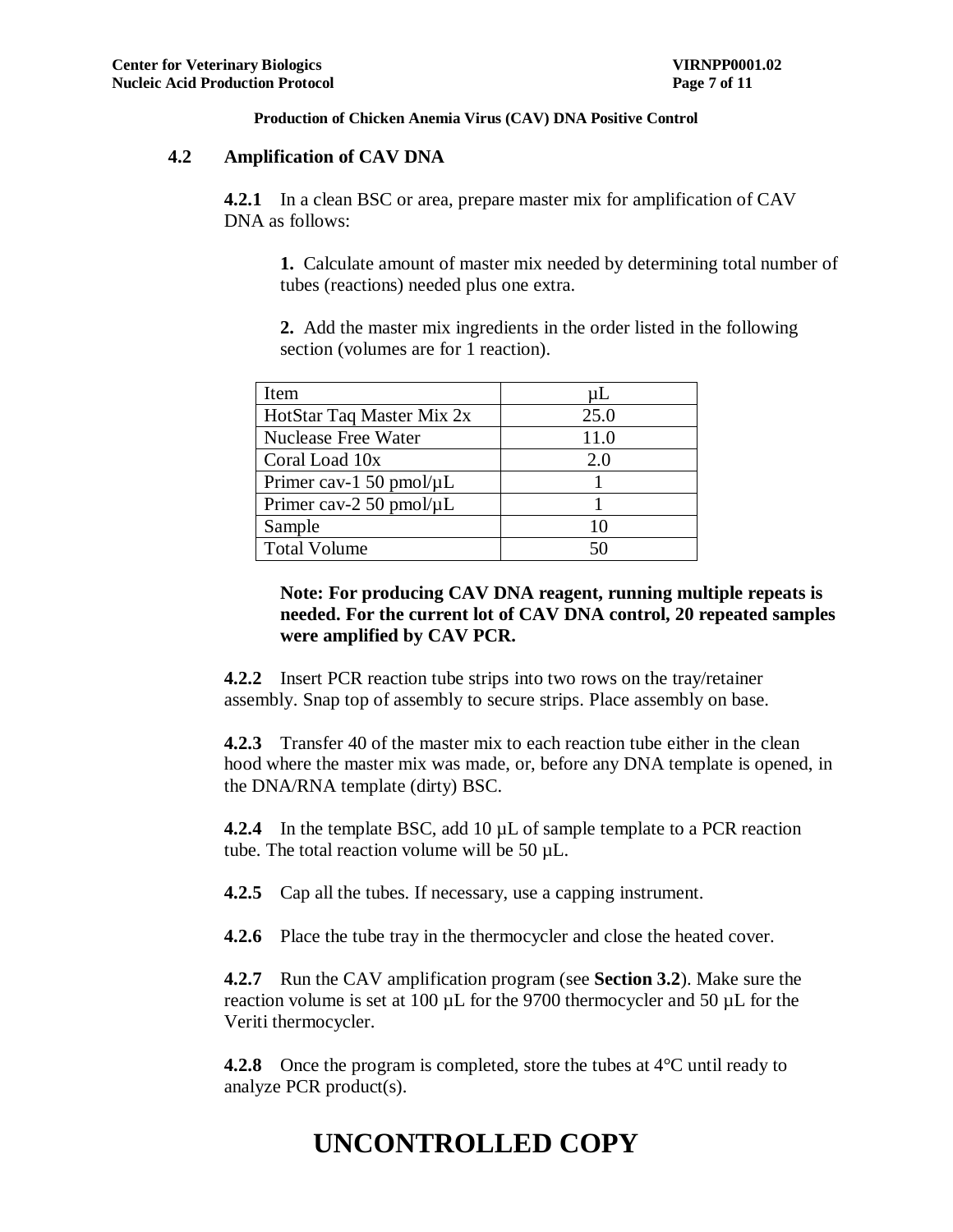#### **4.3 Analysis of amplified CAV DNA**

**Wear disposable, powder-free nitrile, vinyl, or latex gloves for all portions of analysis.**

#### **4.3.1 Loading gel**

See the current version of **VIRTWS1073**, *HotStarTaq Plus – PCR Assay*, for the gel worksheet.

**1.** Connect power base for E-gel to electrical plug.

**2.** The gel used is a 2% pre-cast agarose gel with 12 wells that hold 20 µL per well. Remove gel cassette from packaging.

**3**. Insert gel cassette into base, making sure the gel cassette is pushed all the way in and the light at the top turns on.

**4.** Using a filtered micropipette tip, load 20 µL of the reaction product (from **Section 4.2**) into the  $2<sup>nd</sup>$  well. Repeat for remaining wells. Leave the first well and last well empty. These are loaded with ladder.

### **Note: Samples can be pooled, so twenty PCR samples can be pooled into two microcentrifuge tubes, and the pooled samples from those two tubes the DNA can by analyzed on the E-gel.**

**5.** Record the order that the samples are loaded on the current version of the gel lane area on **VIRTWS1073**.

**6.** Pipette the 100 bp ladder to the first lane of the gel and to the last lane of gel, if needed. Record the addition of the ladder on the lane worksheet.

#### **4.3.2 Running gel**

**1.** Press the button for the 30 minute run. Make sure the light turns green.

**2.** When the run is over, the light will be red and blinking and the apparatus will beep. Unplug the E-gel base and remove gel cassette.

#### **4.3.3 Visualizing and documenting gel**

**1.** Place gel in UV light box.

**2.** View and photograph gel according to available programs. The current program for recording pictures is the Kodak Gel Logic 2200 imaging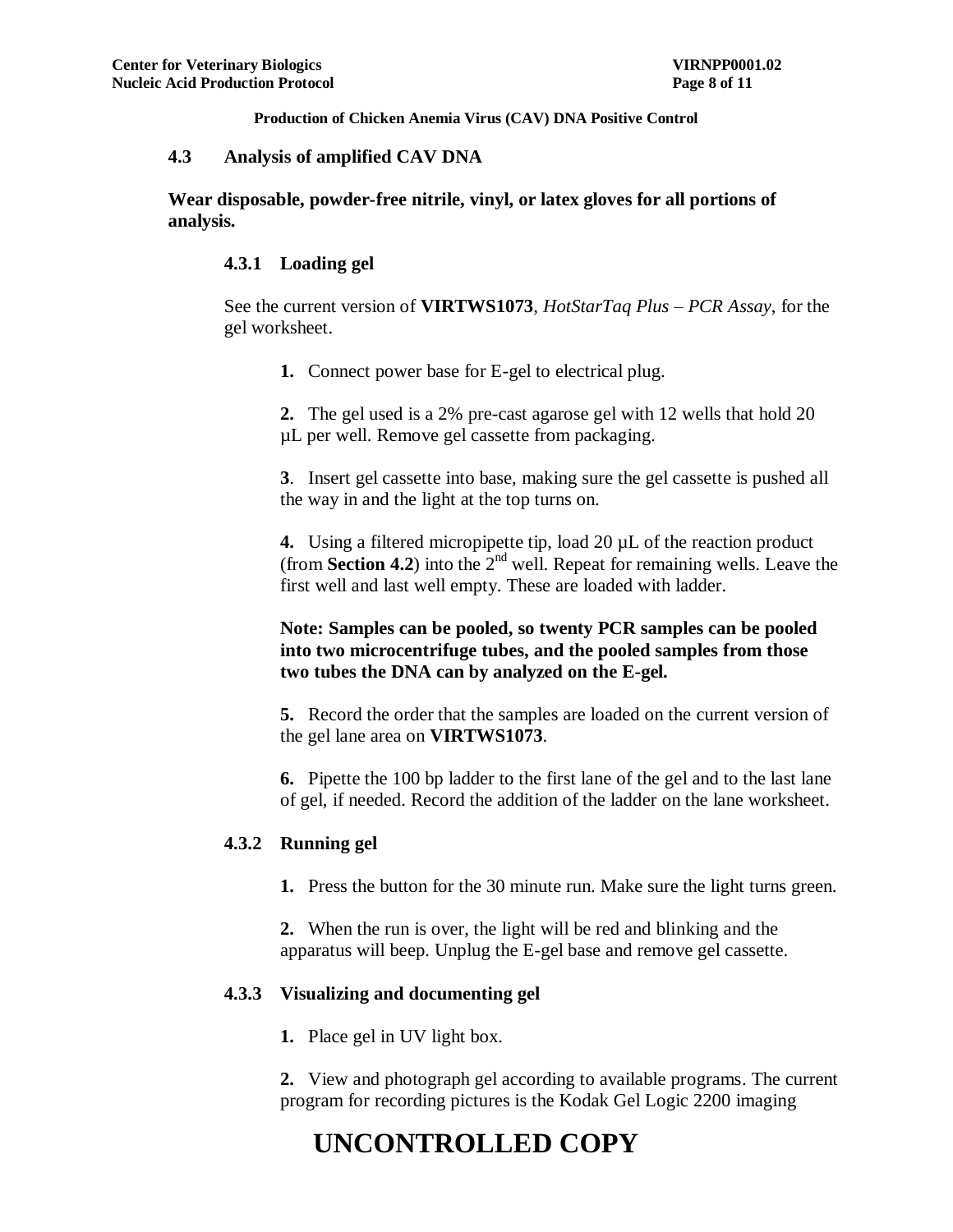system, and the analysis program is Kodak Molecular Imaging Software, version 4.0.4, or current version image analysis software. Attach a photograph or electronic picture to the current version of **VIRTWS1074**, *PCR Report Out Worksheet*, and retain the original copy with the batch records. After photographing, dispose of gel in a container designated for solid EtBr waste.

## **4.4 PCR purification**

**4.4.1** Using the microcentrifuge instructions for the QIAquick PCR purification kit, start with adding 5 volumes of buffer "PB" to 1 volume of PCR product. Continue through to elution following the kit instructions.

## **Note: DNA that was pooled after the PCR run should be run in multiple tubes, using no more then 100-200 µL of DNA per reaction tube.**

**4.4.2** The purified DNA may be visualized using a gel to make sure DNA is still intact. Follow steps from **Section 4.3.**

**4.4.3** The DNA concentration is measured using a Nanodrop 2000. From the DNA concentration, the total number of copies can be determined.

### **Note: Purified DNA is pooled again before Nanodrop reading.**

**4.4.4** After PCR purification, the DNA is stored at -20<sup>o</sup>C.

### **5. Preparation and Packaging of the Product**

### **5.1 Determination of dilution of DNA to use for reagent**

**5.1.1** CAV DNA is tenfold serially diluted using nuclease free water.

**5.1.2** Following the steps in **Section 4.2**, each dilution of CAV DNA is amplified.

**5.1.3** Following the steps in **Section 4.3**, the dilutions of CAV DNA are visualized using a gel. Based on the results of the gel analysis, a dilution is picked that will work as the dilution for the final reagent. Ideally, this value should be at the dilution that is one or two folds more concentrated then the dilution with the last visible band on the gel.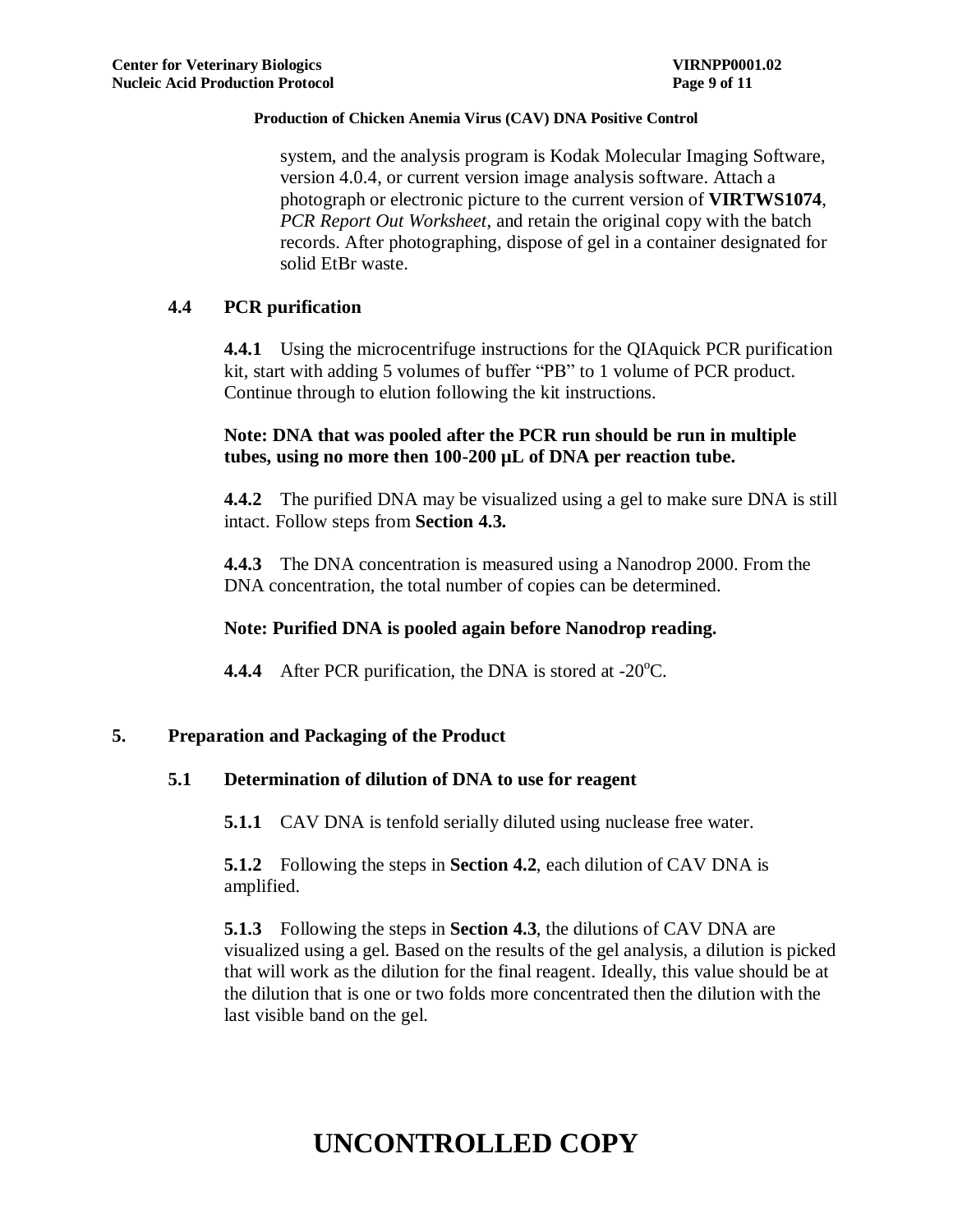## **5.2 Bottling and filling**

The volumes given in this section are for a concentration of 1 x  $10^5$  copies/ $\mu$ L based off of the dilutions made in **Section 5.1**.

**5.2.1** 500-µL screw cap Matrix tubes are labeled and placed in trays.

**5.2.2** 300 µL of 1 x  $10^{11}$  copies/µL dilution is transferred to 29.7 mL of nuclease free water, resulting in a final concentration of 1 x  $10^5$  copies/ $\mu$ L.

**5.2.3** The final reagent solution of 1 x  $10^5$  copies/ $\mu$ L is transferred to a liquid reservoir.

**5.2.4** Tubes are uncapped using a Thermo automated decapper.

**5.2.5** Using a 12-channel automated pipette, 100 µL of the reagent was transferred to each labeled tube. Tubes are then capped using the automated decapper.

**5.2.6** After filling and capping, the labeled tubes are stored at  $-20^{\circ}$ C.

## **6. Testing**

### **6.1 Sequencing**

The CAV DNA standard is tested for sequence identity to Chicken Anemia Virus.

## **6.2 Final reagent inhibition study**

The final reagent, after diluting and bottling, is tested using steps from **Sections 4.2 and 4.3** and following **VIRPRO0118**, *Polymerase Chain Reaction Assay for Detection and Identify of Extraneous Chicken Anemia Virus (CAV),* to make sure the product is inhibited by tissue samples, including chicken embryo fibroblasts, ground chicken bursa, chicken embryo, chicken liver and kidney. (Chicken bursa has shown to partially inhibit the amplification of CAV DNA.)

## **7. Summary of Revisions**

## **Version .02**

- Contact information has been updated.
- Master mix changed to HotStar Kit